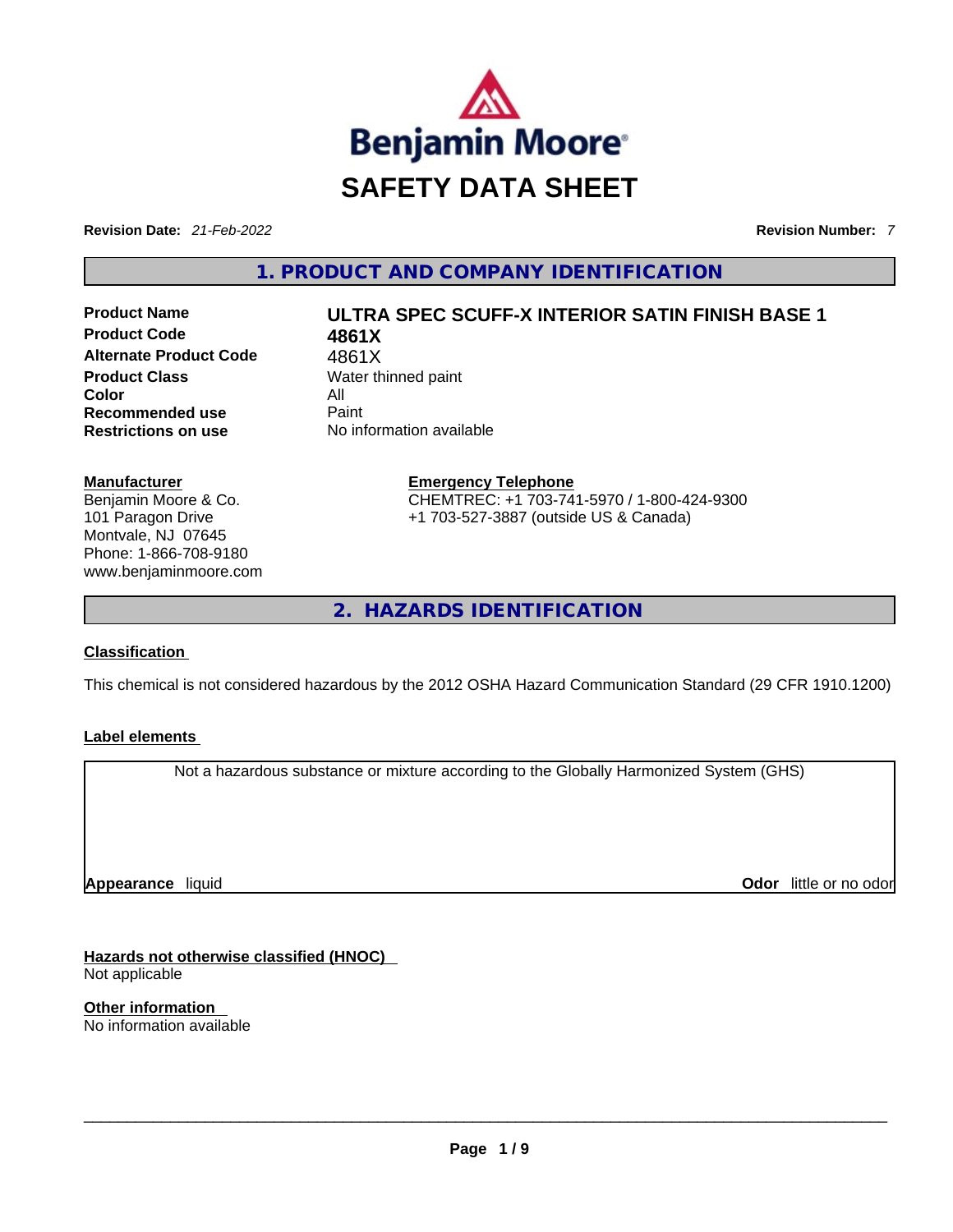**WARNING:** This product contains isothiazolinone compounds at levels of <0.1%. These substances are biocides commonly found in most paints and a variety of personal care products as a preservative. Certain individuals may be sensitive or allergic to these substances, even at low levels.

## **3. COMPOSITION INFORMATION ON COMPONENTS**

| <b>Chemical name</b>                      | CAS No.    | Weight-%    |
|-------------------------------------------|------------|-------------|
| Titanium dioxide                          | 13463-67-7 | $20 - 25$   |
| Propanoic acid, 2-methyl-, monoester with | 25265-77-4 | - 5         |
| 2,2,4-trimethyl-1,3-pentanediol           |            |             |
| Sodium C14-C16 olefin sulfonate           | 68439-57-6 | $0.1 - 0.5$ |

|                                                  | 4. FIRST AID MEASURES                                                                                    |
|--------------------------------------------------|----------------------------------------------------------------------------------------------------------|
| <b>General Advice</b>                            | No hazards which require special first aid measures.                                                     |
| <b>Eye Contact</b>                               | Rinse thoroughly with plenty of water for at least 15 minutes and consult a<br>physician.                |
| <b>Skin Contact</b>                              | Wash off immediately with soap and plenty of water while removing all<br>contaminated clothes and shoes. |
| <b>Inhalation</b>                                | Move to fresh air. If symptoms persist, call a physician.                                                |
| Ingestion                                        | Clean mouth with water and afterwards drink plenty of water. Consult a physician<br>if necessary.        |
| <b>Most Important</b><br><b>Symptoms/Effects</b> | None known.                                                                                              |
| <b>Notes To Physician</b>                        | Treat symptomatically.                                                                                   |

**5. FIRE-FIGHTING MEASURES** 

| <b>Suitable Extinguishing Media</b>                             | Use extinguishing measures that are appropriate to local<br>circumstances and the surrounding environment.                                   |
|-----------------------------------------------------------------|----------------------------------------------------------------------------------------------------------------------------------------------|
| Protective equipment and precautions for firefighters           | As in any fire, wear self-contained breathing apparatus<br>pressure-demand, MSHA/NIOSH (approved or equivalent)<br>and full protective gear. |
| <b>Specific Hazards Arising From The Chemical</b>               | Closed containers may rupture if exposed to fire or<br>extreme heat.                                                                         |
| <b>Sensitivity to mechanical impact</b>                         | No                                                                                                                                           |
| Sensitivity to static discharge                                 | No.                                                                                                                                          |
| <b>Flash Point Data</b><br>Flash point (°F)<br>Flash Point (°C) | Not applicable<br>Not applicable                                                                                                             |
|                                                                 |                                                                                                                                              |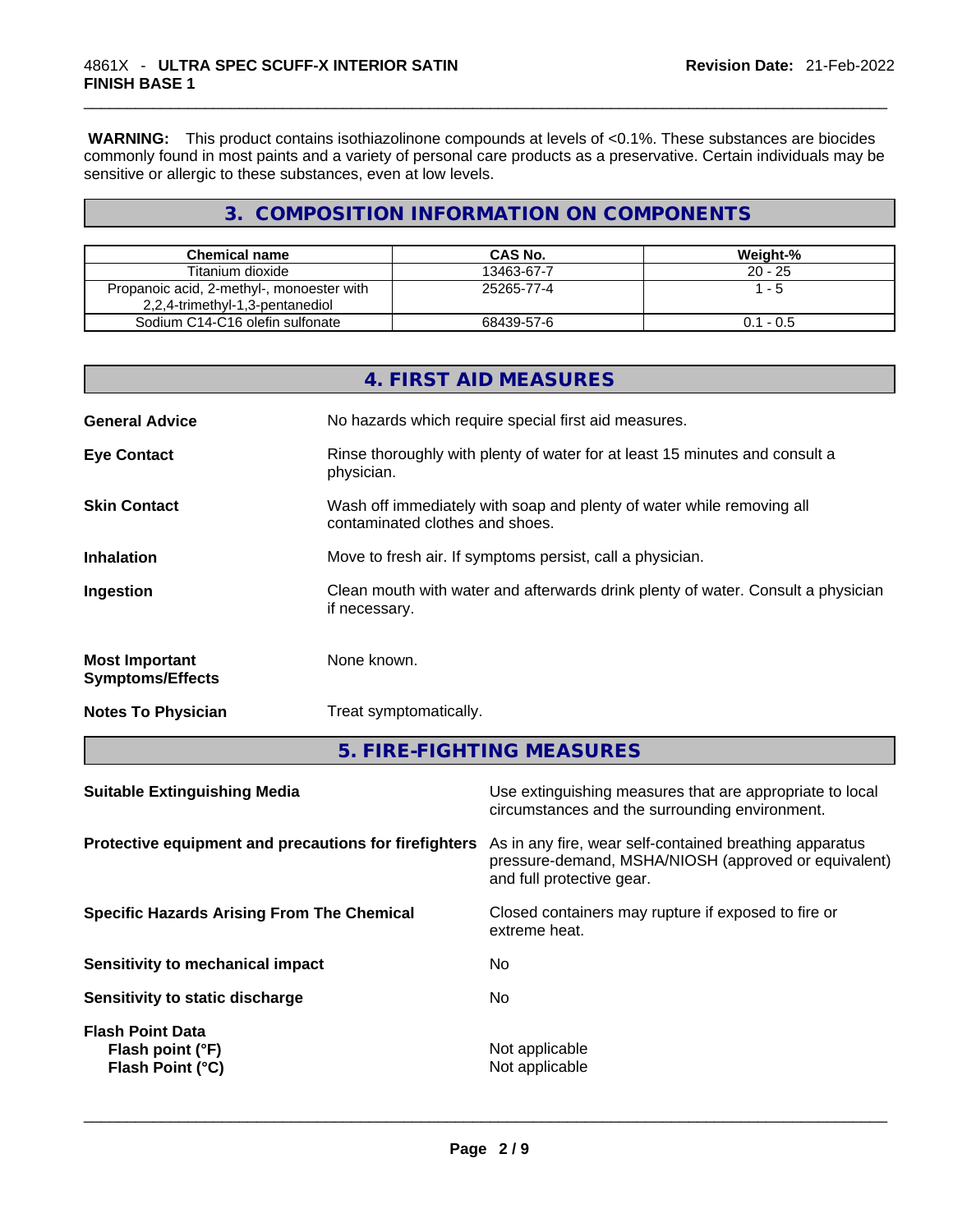| <b>Method</b>      |                                                               |                 | Not applicable                   |                                |
|--------------------|---------------------------------------------------------------|-----------------|----------------------------------|--------------------------------|
|                    | <b>Flammability Limits In Air</b>                             |                 |                                  |                                |
|                    | Lower flammability limit:<br><b>Upper flammability limit:</b> |                 | Not applicable<br>Not applicable |                                |
| <b>NFPA</b>        | Health: 1                                                     | Flammability: 0 | <b>Instability: 0</b>            | <b>Special:</b> Not Applicable |
| <b>NFPA Legend</b> |                                                               |                 |                                  |                                |

- 0 Not Hazardous
- 1 Slightly
- 2 Moderate
- 3 High
- 4 Severe

*The ratings assigned are only suggested ratings, the contractor/employer has ultimate responsibilities for NFPA ratings where this system is used.* 

*Additional information regarding the NFPA rating system is available from the National Fire Protection Agency (NFPA) at www.nfpa.org.* 

## **6. ACCIDENTAL RELEASE MEASURES**

| <b>Personal Precautions</b>      | Avoid contact with skin, eyes and clothing. Ensure adequate ventilation.                                                                                                         |
|----------------------------------|----------------------------------------------------------------------------------------------------------------------------------------------------------------------------------|
| <b>Other Information</b>         | Prevent further leakage or spillage if safe to do so.                                                                                                                            |
| <b>Environmental precautions</b> | See Section 12 for additional Ecological Information.                                                                                                                            |
| <b>Methods for Cleaning Up</b>   | Soak up with inert absorbent material. Sweep up and shovel into suitable<br>containers for disposal.                                                                             |
|                                  | 7. HANDLING AND STORAGE                                                                                                                                                          |
| <b>Handling</b>                  | Avoid contact with skin, eyes and clothing. Avoid breathing vapors, spray mists or<br>sanding dust. In case of insufficient ventilation, wear suitable respiratory<br>equipment. |
| <b>Storage</b>                   | Keep container tightly closed. Keep out of the reach of children.                                                                                                                |
| <b>Incompatible Materials</b>    | No information available                                                                                                                                                         |
|                                  |                                                                                                                                                                                  |

## **8. EXPOSURE CONTROLS/PERSONAL PROTECTION**

#### **Exposure Limits**

| Chemic<br>name<br>.  | <b>ACGIH <sup>-</sup></b><br>.          | <b>DEI</b><br>n<br>--<br>-- |
|----------------------|-----------------------------------------|-----------------------------|
| l itanium<br>dioxide | TWA.<br>ma/m<br>$\cdot$ in m<br>$\cdot$ | ma/m∘<br><i>UN ¤</i><br>~   |

#### **Legend**

ACGIH - American Conference of Governmental Industrial Hygienists Exposure Limits OSHA - Occupational Safety & Health Administration Exposure Limits N/E - Not Established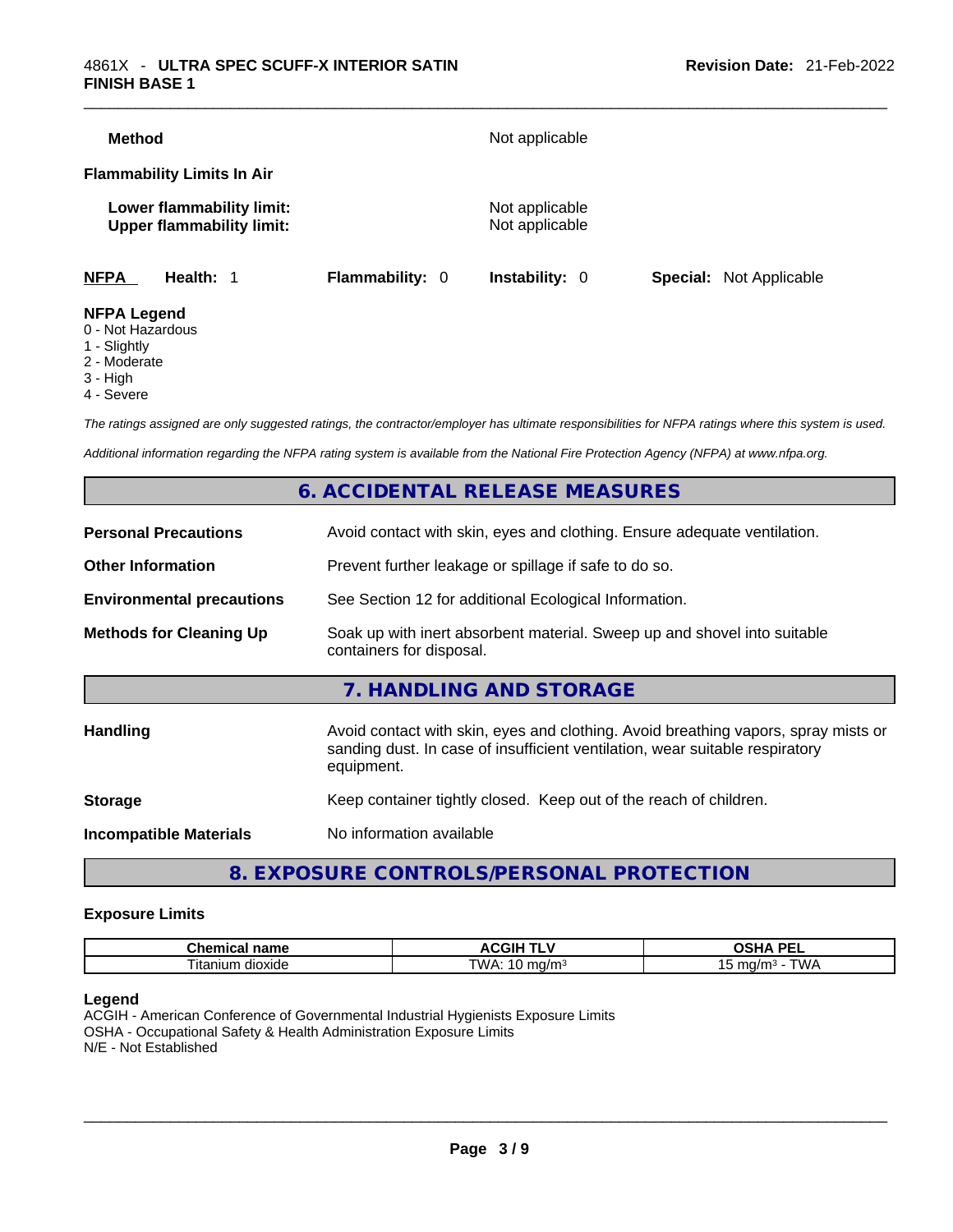| <b>Engineering Measures</b>          | Ensure adequate ventilation, especially in confined areas.                                                                          |
|--------------------------------------|-------------------------------------------------------------------------------------------------------------------------------------|
| <b>Personal Protective Equipment</b> |                                                                                                                                     |
| <b>Eye/Face Protection</b>           | Safety glasses with side-shields.                                                                                                   |
| <b>Skin Protection</b>               | Protective gloves and impervious clothing.                                                                                          |
| <b>Respiratory Protection</b>        | In case of insufficient ventilation wear suitable respiratory equipment.                                                            |
| <b>Hygiene Measures</b>              | Avoid contact with skin, eyes and clothing. Remove and wash contaminated<br>clothing before re-use. Wash thoroughly after handling. |

## **9. PHYSICAL AND CHEMICAL PROPERTIES**

| Appearance                           | liquid                   |
|--------------------------------------|--------------------------|
| Odor                                 | little or no odor        |
| <b>Odor Threshold</b>                | No information available |
| Density (Ibs/gal)                    | $10.3 - 10.7$            |
| <b>Specific Gravity</b>              | $1.23 - 1.28$            |
| рH                                   | No information available |
| <b>Viscosity (cps)</b>               | No information available |
| Solubility(ies)                      | No information available |
| <b>Water solubility</b>              | No information available |
| <b>Evaporation Rate</b>              | No information available |
| Vapor pressure                       | No information available |
| Vapor density                        | No information available |
| Wt. % Solids                         | $45 - 55$                |
| Vol. % Solids                        | $35 - 45$                |
| Wt. % Volatiles                      | $45 - 55$                |
| Vol. % Volatiles                     | $55 - 65$                |
| <b>VOC Regulatory Limit (g/L)</b>    | < 100                    |
| <b>Boiling Point (°F)</b>            | 212                      |
| <b>Boiling Point (°C)</b>            | 100                      |
| Freezing point (°F)                  | 32                       |
| <b>Freezing Point (°C)</b>           | 0                        |
| Flash point (°F)                     | Not applicable           |
| Flash Point (°C)                     | Not applicable           |
| <b>Method</b>                        | Not applicable           |
| <b>Flammability (solid, gas)</b>     | Not applicable           |
| <b>Upper flammability limit:</b>     | Not applicable           |
| <b>Lower flammability limit:</b>     | Not applicable           |
| <b>Autoignition Temperature (°F)</b> | No information available |
| <b>Autoignition Temperature (°C)</b> | No information available |
| Decomposition Temperature (°F)       | No information available |
| Decomposition Temperature (°C)       | No information available |
| <b>Partition coefficient</b>         | No information available |

## **10. STABILITY AND REACTIVITY**

**Reactivity Not Applicable** 

**Chemical Stability Stable under normal conditions. Chemical Stability Stable under normal conditions. Chemical Stability Chemical Stability Chemical Stability Chemical Stability Chemical Stability Chemic**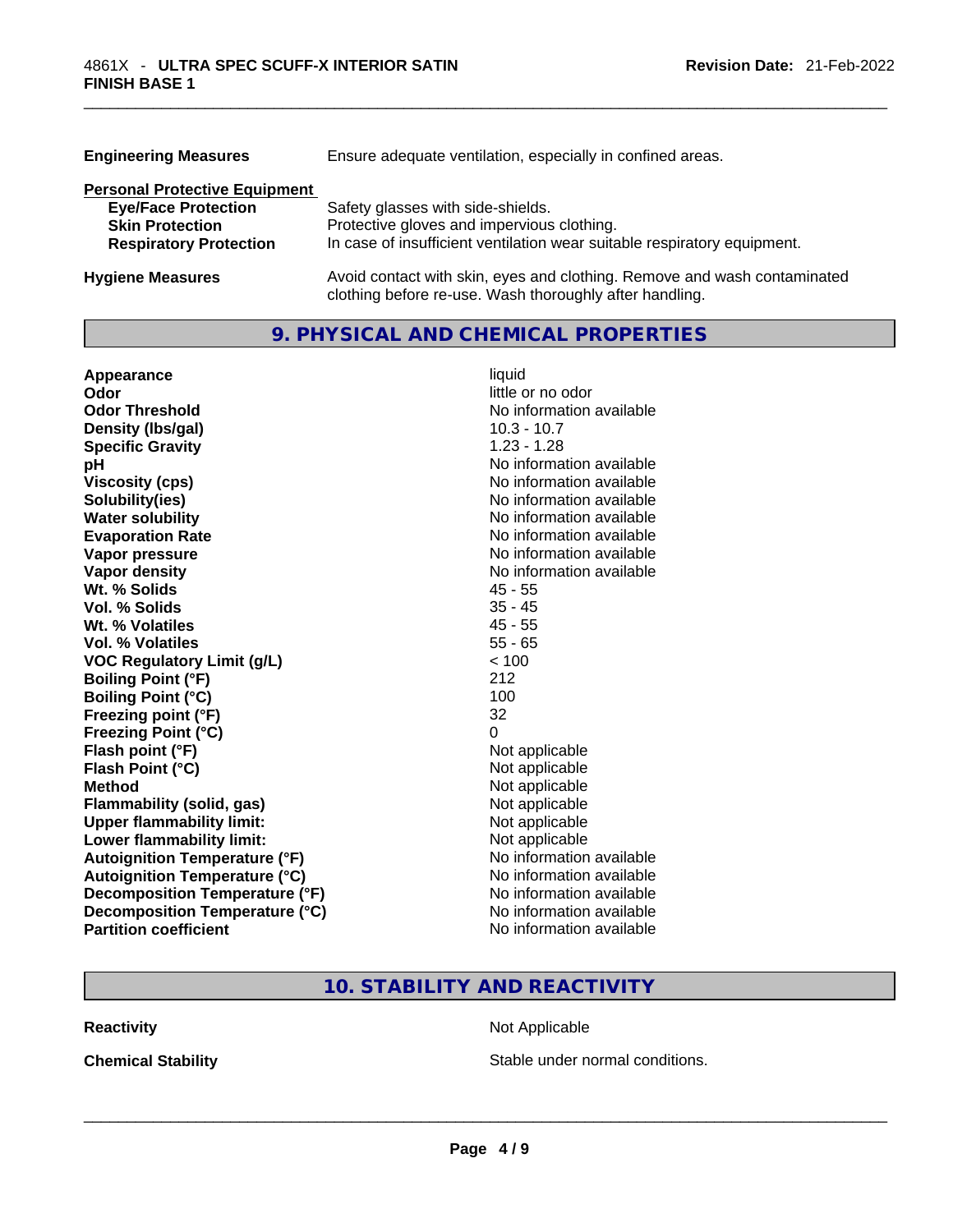| <b>Conditions to avoid</b>                                                                                                                                                                                                                                                                                                                                                                                              |                                                                                                                                                                                                                                                                                                                                                                                                          | Prevent from freezing.                                                                                                                                               |                 |
|-------------------------------------------------------------------------------------------------------------------------------------------------------------------------------------------------------------------------------------------------------------------------------------------------------------------------------------------------------------------------------------------------------------------------|----------------------------------------------------------------------------------------------------------------------------------------------------------------------------------------------------------------------------------------------------------------------------------------------------------------------------------------------------------------------------------------------------------|----------------------------------------------------------------------------------------------------------------------------------------------------------------------|-----------------|
| <b>Incompatible Materials</b>                                                                                                                                                                                                                                                                                                                                                                                           |                                                                                                                                                                                                                                                                                                                                                                                                          | No materials to be especially mentioned.                                                                                                                             |                 |
| <b>Hazardous Decomposition Products</b>                                                                                                                                                                                                                                                                                                                                                                                 |                                                                                                                                                                                                                                                                                                                                                                                                          | None under normal use.                                                                                                                                               |                 |
| Possibility of hazardous reactions                                                                                                                                                                                                                                                                                                                                                                                      |                                                                                                                                                                                                                                                                                                                                                                                                          | None under normal conditions of use.                                                                                                                                 |                 |
|                                                                                                                                                                                                                                                                                                                                                                                                                         |                                                                                                                                                                                                                                                                                                                                                                                                          | 11. TOXICOLOGICAL INFORMATION                                                                                                                                        |                 |
|                                                                                                                                                                                                                                                                                                                                                                                                                         |                                                                                                                                                                                                                                                                                                                                                                                                          |                                                                                                                                                                      |                 |
| <b>Product Information</b>                                                                                                                                                                                                                                                                                                                                                                                              |                                                                                                                                                                                                                                                                                                                                                                                                          |                                                                                                                                                                      |                 |
| Information on likely routes of exposure                                                                                                                                                                                                                                                                                                                                                                                |                                                                                                                                                                                                                                                                                                                                                                                                          |                                                                                                                                                                      |                 |
| <b>Principal Routes of Exposure</b>                                                                                                                                                                                                                                                                                                                                                                                     | Eye contact, skin contact and inhalation.                                                                                                                                                                                                                                                                                                                                                                |                                                                                                                                                                      |                 |
| <b>Acute Toxicity</b>                                                                                                                                                                                                                                                                                                                                                                                                   |                                                                                                                                                                                                                                                                                                                                                                                                          |                                                                                                                                                                      |                 |
| <b>Product Information</b>                                                                                                                                                                                                                                                                                                                                                                                              | No information available                                                                                                                                                                                                                                                                                                                                                                                 |                                                                                                                                                                      |                 |
| Symptoms related to the physical, chemical and toxicological characteristics                                                                                                                                                                                                                                                                                                                                            |                                                                                                                                                                                                                                                                                                                                                                                                          |                                                                                                                                                                      |                 |
| <b>Symptoms</b>                                                                                                                                                                                                                                                                                                                                                                                                         | No information available                                                                                                                                                                                                                                                                                                                                                                                 |                                                                                                                                                                      |                 |
| Delayed and immediate effects as well as chronic effects from short and long-term exposure                                                                                                                                                                                                                                                                                                                              |                                                                                                                                                                                                                                                                                                                                                                                                          |                                                                                                                                                                      |                 |
| Eye contact<br><b>Skin contact</b><br><b>Inhalation</b><br>Ingestion<br><b>Sensitization</b><br><b>Neurological Effects</b><br><b>Mutagenic Effects</b><br><b>Reproductive Effects</b><br><b>Developmental Effects</b><br><b>Target organ effects</b><br><b>STOT - single exposure</b><br><b>STOT - repeated exposure</b><br>Other adverse effects<br><b>Aspiration Hazard</b><br><b>Numerical measures of toxicity</b> | May cause slight irritation.<br>skin and cause irritation.<br>May cause irritation of respiratory tract.<br>No information available<br>No information available.<br>No information available.<br>No information available.<br>No information available.<br>No information available.<br>No information available.<br>No information available.<br>No information available.<br>No information available | Substance may cause slight skin irritation. Prolonged or repeated contact may dry<br>Ingestion may cause gastrointestinal irritation, nausea, vomiting and diarrhea. |                 |
|                                                                                                                                                                                                                                                                                                                                                                                                                         |                                                                                                                                                                                                                                                                                                                                                                                                          |                                                                                                                                                                      |                 |
| The following values are calculated based on chapter 3.1 of the GHS document                                                                                                                                                                                                                                                                                                                                            |                                                                                                                                                                                                                                                                                                                                                                                                          |                                                                                                                                                                      |                 |
| <b>ATEmix (oral)</b><br><b>ATEmix (dermal)</b>                                                                                                                                                                                                                                                                                                                                                                          | 33805 mg/kg<br>140786 mg/kg                                                                                                                                                                                                                                                                                                                                                                              |                                                                                                                                                                      |                 |
| <b>Component Information</b>                                                                                                                                                                                                                                                                                                                                                                                            |                                                                                                                                                                                                                                                                                                                                                                                                          |                                                                                                                                                                      |                 |
| Chemical name                                                                                                                                                                                                                                                                                                                                                                                                           | Oral LD50                                                                                                                                                                                                                                                                                                                                                                                                | Dermal LD50                                                                                                                                                          | Inhalation LC50 |
| Titanium dioxide<br>13463-67-7                                                                                                                                                                                                                                                                                                                                                                                          | > 10000 mg/kg (Rat)                                                                                                                                                                                                                                                                                                                                                                                      |                                                                                                                                                                      |                 |
| Propanoic acid, 2-methyl-,                                                                                                                                                                                                                                                                                                                                                                                              | $=$ 3200 mg/kg (Rat)                                                                                                                                                                                                                                                                                                                                                                                     | > 15200 mg/kg (Rat)                                                                                                                                                  |                 |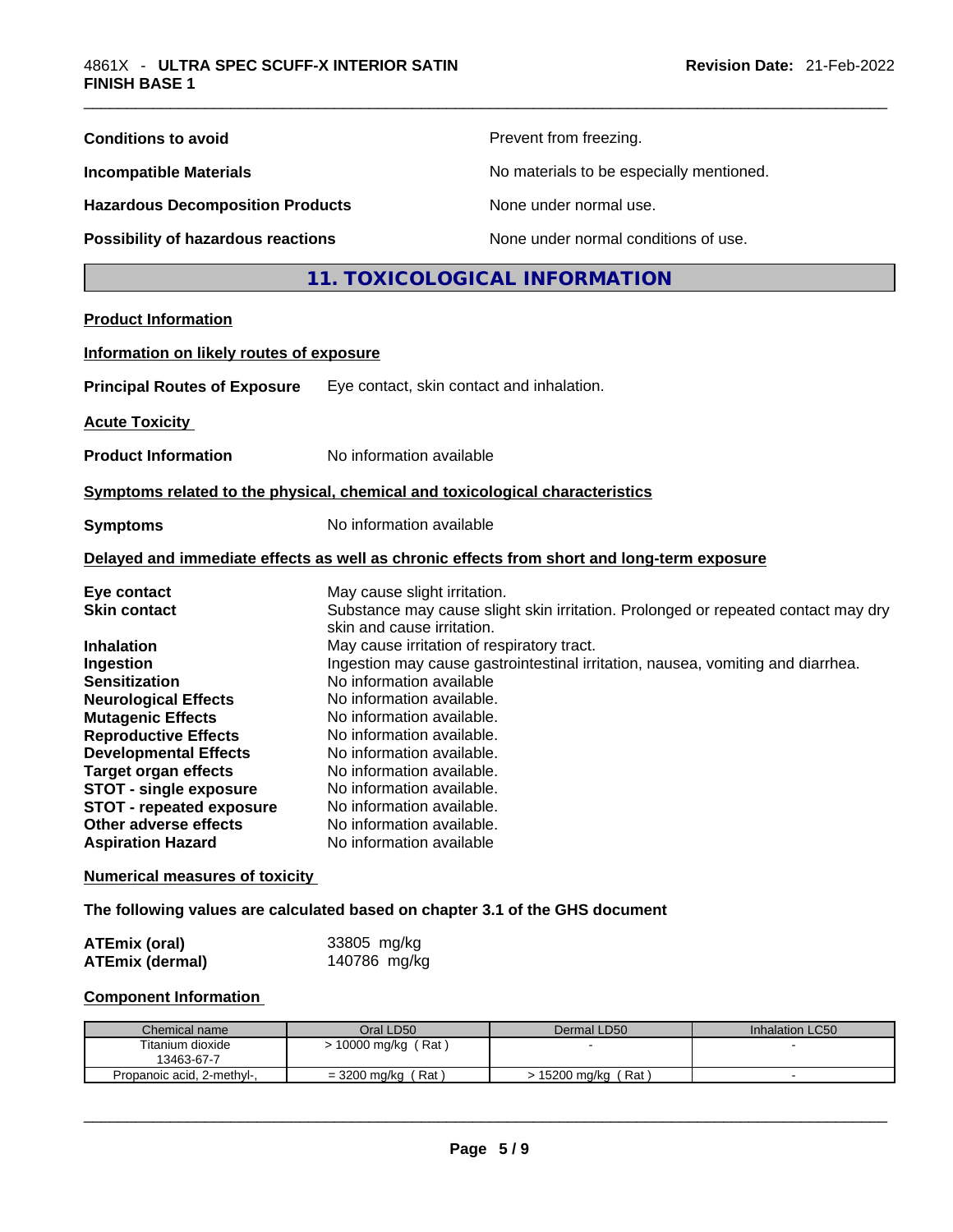| monoester with                  |                      |                      |                     |
|---------------------------------|----------------------|----------------------|---------------------|
| 2,2,4-trimethyl-1,3-pentanediol |                      |                      |                     |
| 25265-77-4                      |                      |                      |                     |
| Sodium C14-C16 olefin sulfonate | $= 2220$ mg/kg (Rat) | > 740 mg/kg (Rabbit) | > 52 mg/L (Rat) 4 h |
| 68439-57-6                      |                      |                      |                     |

#### **Chronic Toxicity**

#### **Carcinogenicity**

*The information below indicates whether each agency has listed any ingredient as a carcinogen:.* 

| <b>Chemical name</b>  | IARC                 | <b>NTP</b> | OSHA   |
|-----------------------|----------------------|------------|--------|
|                       | 2B<br>Possible Human |            | Listed |
| Titanium 、<br>dioxide | Carcinogen           |            |        |

• Although IARC has classified titanium dioxide as possibly carcinogenic to humans (2B), their summary concludes: "No significant exposure to titanium dioxide is thought to occur during the use of products in which titanium dioxide is bound to other materials, such as paint."

#### **Legend**

IARC - International Agency for Research on Cancer NTP - National Toxicity Program OSHA - Occupational Safety & Health Administration

**12. ECOLOGICAL INFORMATION** 

## **Ecotoxicity Effects**

The environmental impact of this product has not been fully investigated.

#### **Product Information**

#### **Acute Toxicity to Fish**

No information available

#### **Acute Toxicity to Aquatic Invertebrates**

No information available

#### **Acute Toxicity to Aquatic Plants**

No information available

#### **Persistence / Degradability**

No information available.

#### **Bioaccumulation**

There is no data for this product.

#### **Mobility in Environmental Media**

No information available.

#### **Ozone**

# No information available \_\_\_\_\_\_\_\_\_\_\_\_\_\_\_\_\_\_\_\_\_\_\_\_\_\_\_\_\_\_\_\_\_\_\_\_\_\_\_\_\_\_\_\_\_\_\_\_\_\_\_\_\_\_\_\_\_\_\_\_\_\_\_\_\_\_\_\_\_\_\_\_\_\_\_\_\_\_\_\_\_\_\_\_\_\_\_\_\_\_\_\_\_ **Component Information**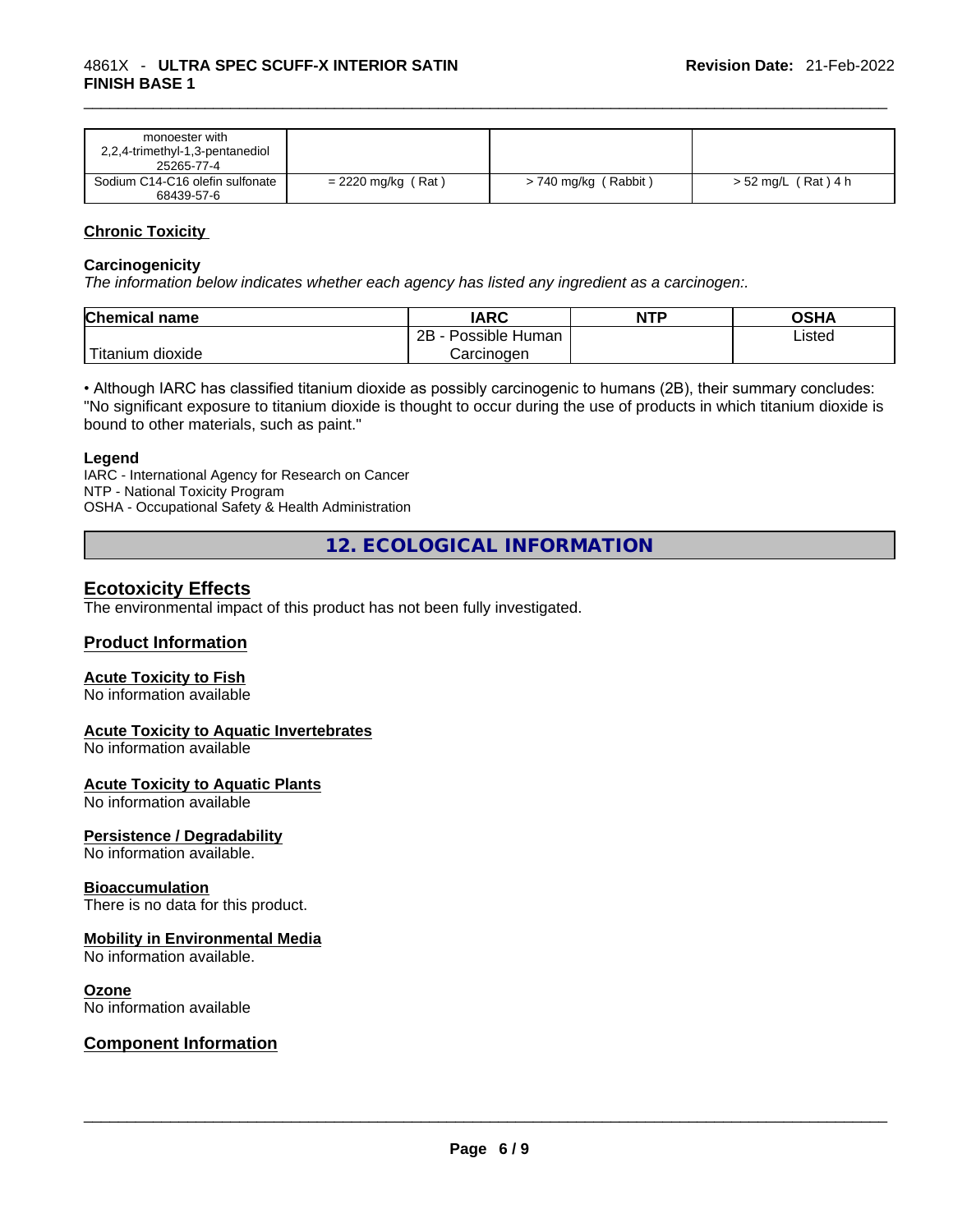### **Acute Toxicity to Fish**

#### Titanium dioxide

 $LCS0: > 1000$  mg/L (Fathead Minnow - 96 hr.)

#### **Acute Toxicity to Aquatic Invertebrates**

No information available

#### **Acute Toxicity to Aquatic Plants**

No information available

|                              | 13. DISPOSAL CONSIDERATIONS                                                                                                                                                                                               |
|------------------------------|---------------------------------------------------------------------------------------------------------------------------------------------------------------------------------------------------------------------------|
| <b>Waste Disposal Method</b> | Dispose of in accordance with federal, state, and local regulations. Local<br>requirements may vary, consult your sanitation department or state-designated<br>environmental protection agency for more disposal options. |
|                              | 14. TRANSPORT INFORMATION                                                                                                                                                                                                 |
| <b>DOT</b>                   | Not regulated                                                                                                                                                                                                             |
| <b>ICAO/IATA</b>             | Not regulated                                                                                                                                                                                                             |
| <b>IMDG / IMO</b>            | Not regulated                                                                                                                                                                                                             |
|                              | 15. REGULATORY INFORMATION                                                                                                                                                                                                |

## **International Inventories**

| <b>TSCA: United States</b> | Yes - All components are listed or exempt. |
|----------------------------|--------------------------------------------|
| <b>DSL: Canada</b>         | Yes - All components are listed or exempt. |

## **Federal Regulations**

| <b>SARA 311/312 hazardous categorization</b> |    |  |
|----------------------------------------------|----|--|
| Acute health hazard                          | Nο |  |
| Chronic Health Hazard                        | No |  |
| Fire hazard                                  | No |  |
| Sudden release of pressure hazard            | No |  |
| Reactive Hazard                              | No |  |

#### **SARA 313**

Section 313 of Title III of the Superfund Amendments and Reauthorization Act of 1986 (SARA). This product contains a chemical or chemicals which are subject to the reporting requirements of the Act and Title 40 of the Code of Federal Regulations, Part 372:

*None*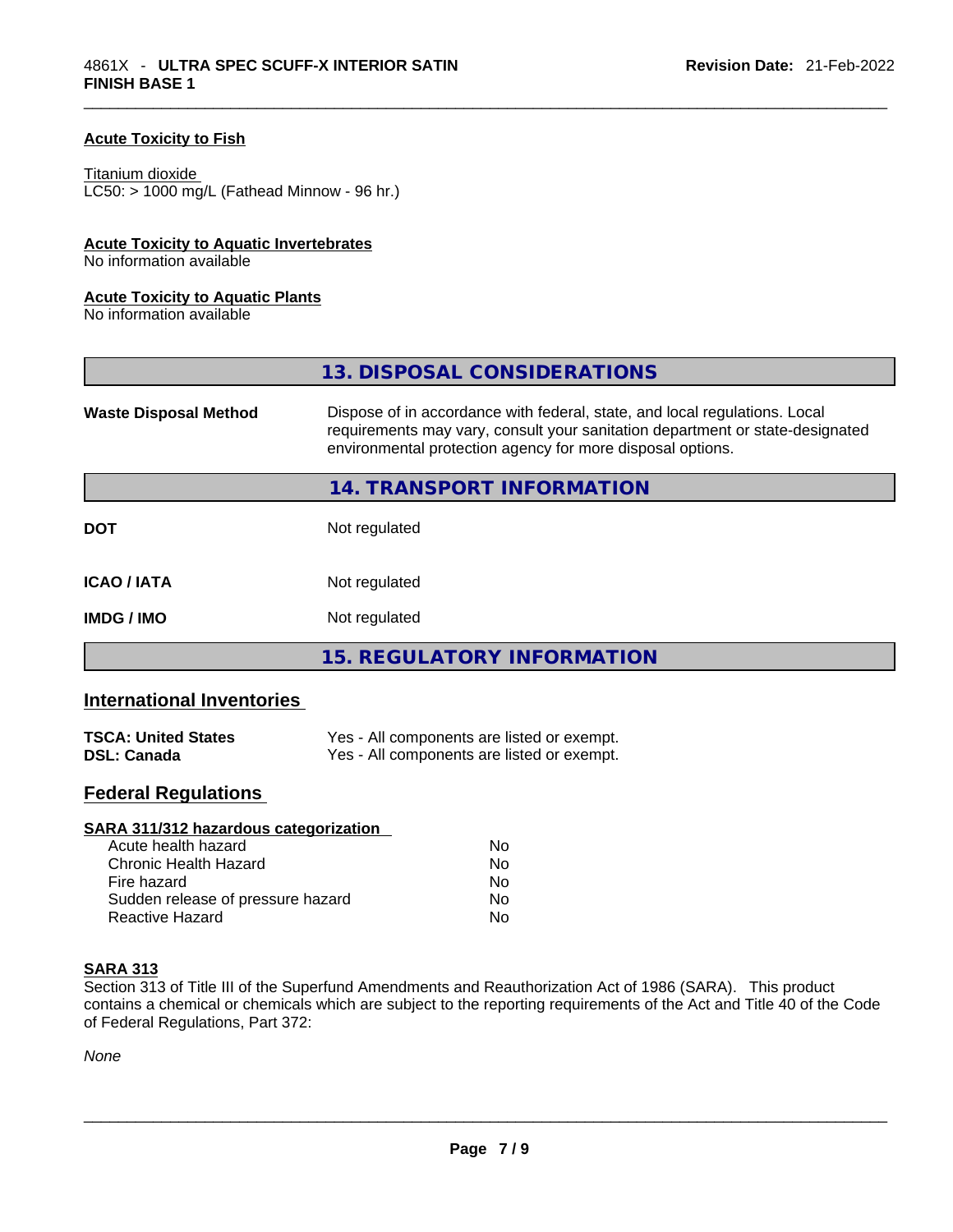### **Clean Air Act,Section 112 Hazardous Air Pollutants (HAPs) (see 40 CFR 61)**

This product contains the following HAPs:

*None*

## **US State Regulations**

#### **California Proposition 65**

**WARNING:** This product can expose you to chemicals including Titanium dioxide, which are known to the State of California to cause cancer, and Ethylene glycol which are known to the State of California to cause birth defects or other reproductive harm. For more information go to www.P65Warnings.ca.gov

#### **State Right-to-Know**

| $\sim$<br>$  -$<br>--<br><br>чанк              | Мô | lorcov<br>Nev | -----------<br>нс |
|------------------------------------------------|----|---------------|-------------------|
| $\overline{\phantom{a}}$<br>dioxide<br>ıtanıum |    |               |                   |

**Legend**

X - Listed

## **16. OTHER INFORMATION**

| HMIS                    | Health: 1 | <b>Flammability: 0</b> | <b>Reactivity: 0</b> | PPE: - |
|-------------------------|-----------|------------------------|----------------------|--------|
| <b>HMIS Legend</b><br>. |           |                        |                      |        |

- 0 Minimal Hazard
- 1 Slight Hazard
- 2 Moderate Hazard
- 3 Serious Hazard
- 4 Severe Hazard
- \* Chronic Hazard

X - Consult your supervisor or S.O.P. for "Special" handling instructions.

Note: The PPE rating has intentionally been left blank. Choose appropriate PPE that will protect employees from the hazards the material will *present under the actual normal conditions of use.* 

*Caution: HMISÒ ratings are based on a 0-4 rating scale, with 0 representing minimal hazards or risks, and 4 representing significant hazards or risks. Although HMISÒ ratings are not required on MSDSs under 29 CFR 1910.1200, the preparer, has chosen to provide them. HMISÒ ratings are to be used only in conjunction with a fully implemented HMISÒ program by workers who have received appropriate HMISÒ training. HMISÒ is a registered trade and service mark of the NPCA. HMISÒ materials may be purchased exclusively from J. J. Keller (800) 327-6868.* 

 **WARNING!** If you scrape, sand, or remove old paint, you may release lead dust. LEAD IS TOXIC. EXPOSURE TO LEAD DUST CAN CAUSE SERIOUS ILLNESS, SUCH AS BRAIN DAMAGE, ESPECIALLY IN CHILDREN. PREGNANT WOMEN SHOULD ALSO AVOID EXPOSURE.Wear a NIOSH approved respirator to control lead exposure. Clean up carefully with a HEPA vacuum and a wet mop. Before you start, find out how to protect yourself and your family by contacting the National Lead Information Hotline at 1-800-424-LEAD or log on to www.epa.gov/lead.